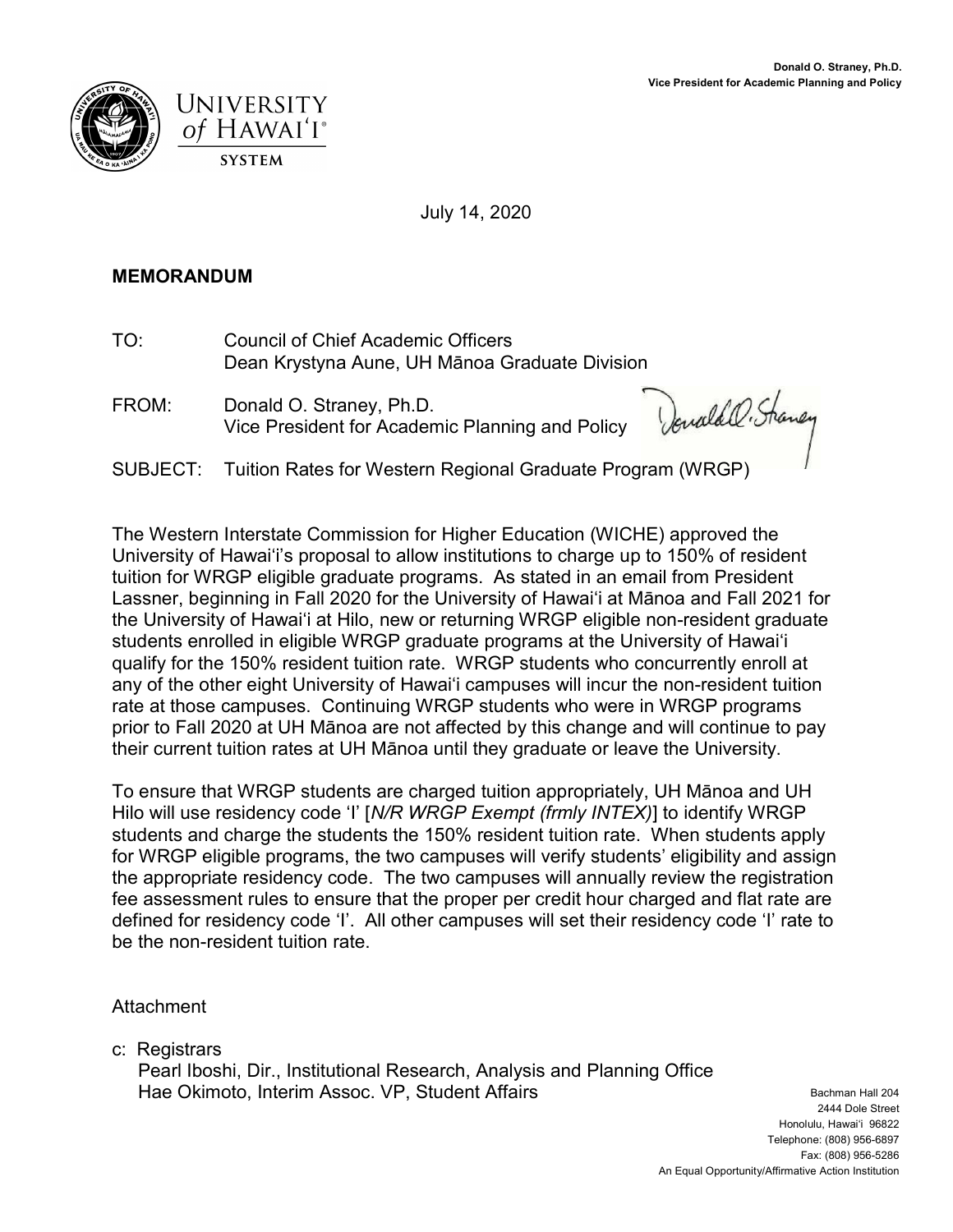From: David Lassner <david@hawaii.edu> Date: May 21, 2019 at 12:21:23 PM HST

To: Michael Bruno <mbruno2@hawaii.edu>, "Krystyna S. Aune" <krystyna@hawaii.edu>, Roxie Shabazz <rshabazz@hawaii.edu>, Hae Okimoto <hae@hawaii.edu>, Don Straney <dstraney@hawaii.edu>, Velma Kameoka <velmak@hawaii.edu>, Laura Lyons <lelyons@hawaii.edu>, Pearl Imada-Iboshi <iboshi@hawaii.edu>, Marcia Sakai <marcias@hawaii.edu> Cc: David Lassner <david@hawaii.edu>

Subject: WICHE Regional Graduate Pgm (WRGP) Change

The WICHE Commission voted today to accept our proposed change to allow institutions to charge up to 150% of resident tuition for participating WRGP <https://www.wiche.edu/wrgp> programs.

We proposed this after WCIHE decided to open WRGP to all programs rather than just distinctive programs approved by the Commission. (Under the prior rules, the UHM Law School got our Environment Law program listed as "distinctive" in the region. But WICHE shows 59 students enrolled in 2018-19 so it looks like WSRSL took it on themselves to make the discount available to all its law students.) WICHE staff surveyed graduate deans in the region and also checked with the other regional higher education compacts. Based on that, the committee and then the full commission approved the change.

This is a tool we can now wield with more flexibility to provide a capability like WUE for any specific graduate programs we choose.

- Each campus can choose only one percentage to charge for WRGP participating programs, from 100% to 150%.

- Each campus chooses which programs are included. So we can use this to try to bolster enrollment in programs that have capacity and for which we think our non-res tuition (even lowered by 10%) is a barrier. And we can omit programs (e.g. medicine) for which we donʻt want/need more non-resident students or for which we want our nonres tuition rate to apply to all non-res students without a WICHE region discount.

- If we have students already enrolled through WRGP at 100% of resident tuition we need to grandfather them at that rate through their graduation (or departure). UHM added a lot of programs last year when the distinctiveness requirement was removed: https://wrgpsavingsfinder.wiche.edu/school-

details.php?schoolID=0011H00001Q1eJqQAJ&major\_limit=0

but Iʻm not sure how many non-residents from the WICHE region actually enrolled at the WRGP (resident) rate that weʻd have to track.

UHH has not participated so far, but it would probably be handy for UH to pick one percentage so we donʻt have to explain the difference. I like 150% to match WUE and our Pacific Island tuition program, but there may be reasons to pick something else? Picking anything other than 100% will require that we track all the UHM WRGP